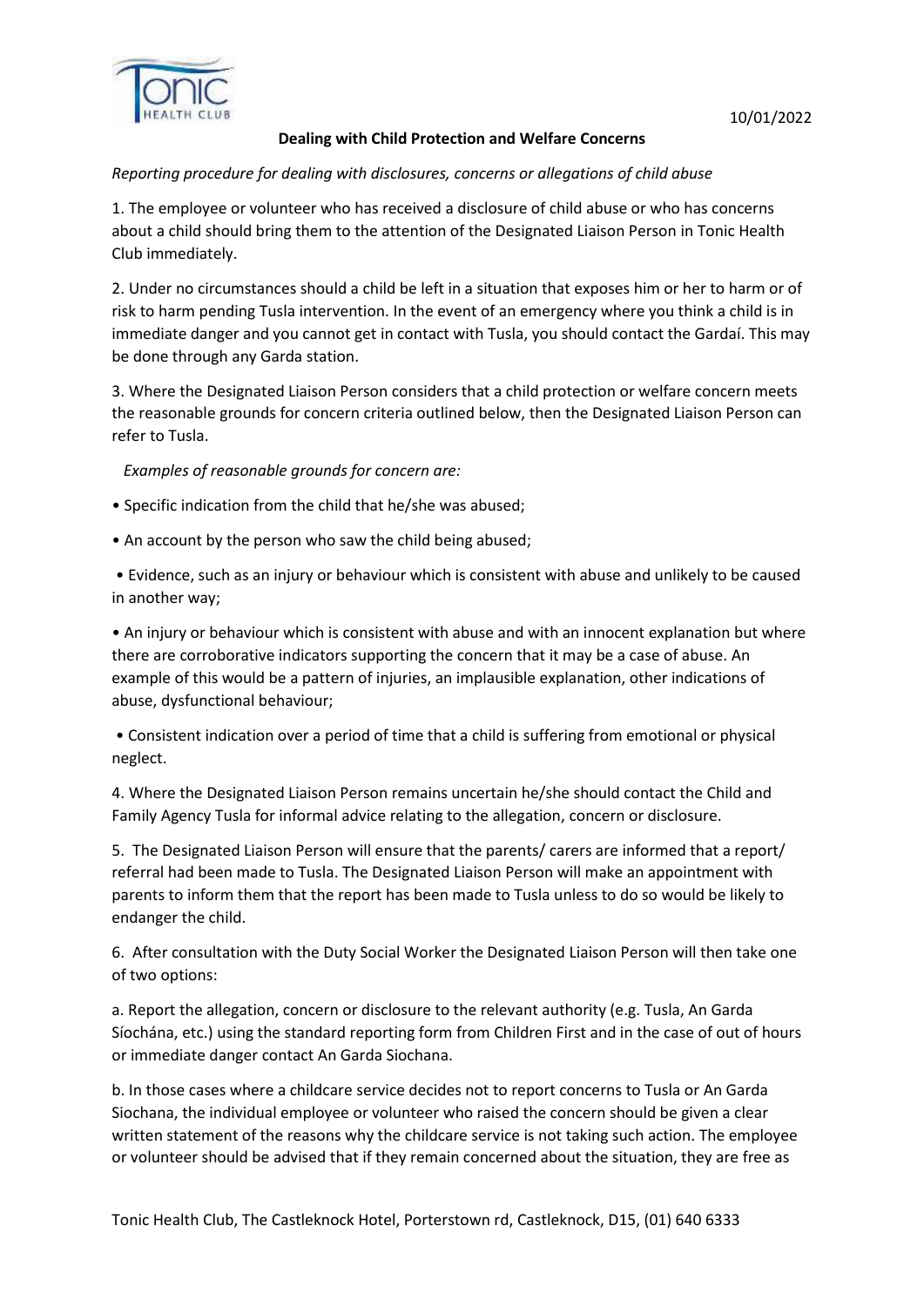

individuals to consult with, or report to, the Tusla or An Garda Siochana. The provisions of the Protections for Persons Reporting Child Abuse Act 1998 apply

once they communicate 'reasonably and in good faith' (see Paragraph 3.10.1 of Children First National Guidance for the Protection and Welfare of Children).

In making a report on suspected or actual child abuse, the Designated Liaison Person must ensure that the first priority is always for the safety and welfare of the child/ young person and that no child/ young person is ever left in a situation that could place a child/young person in immediate danger.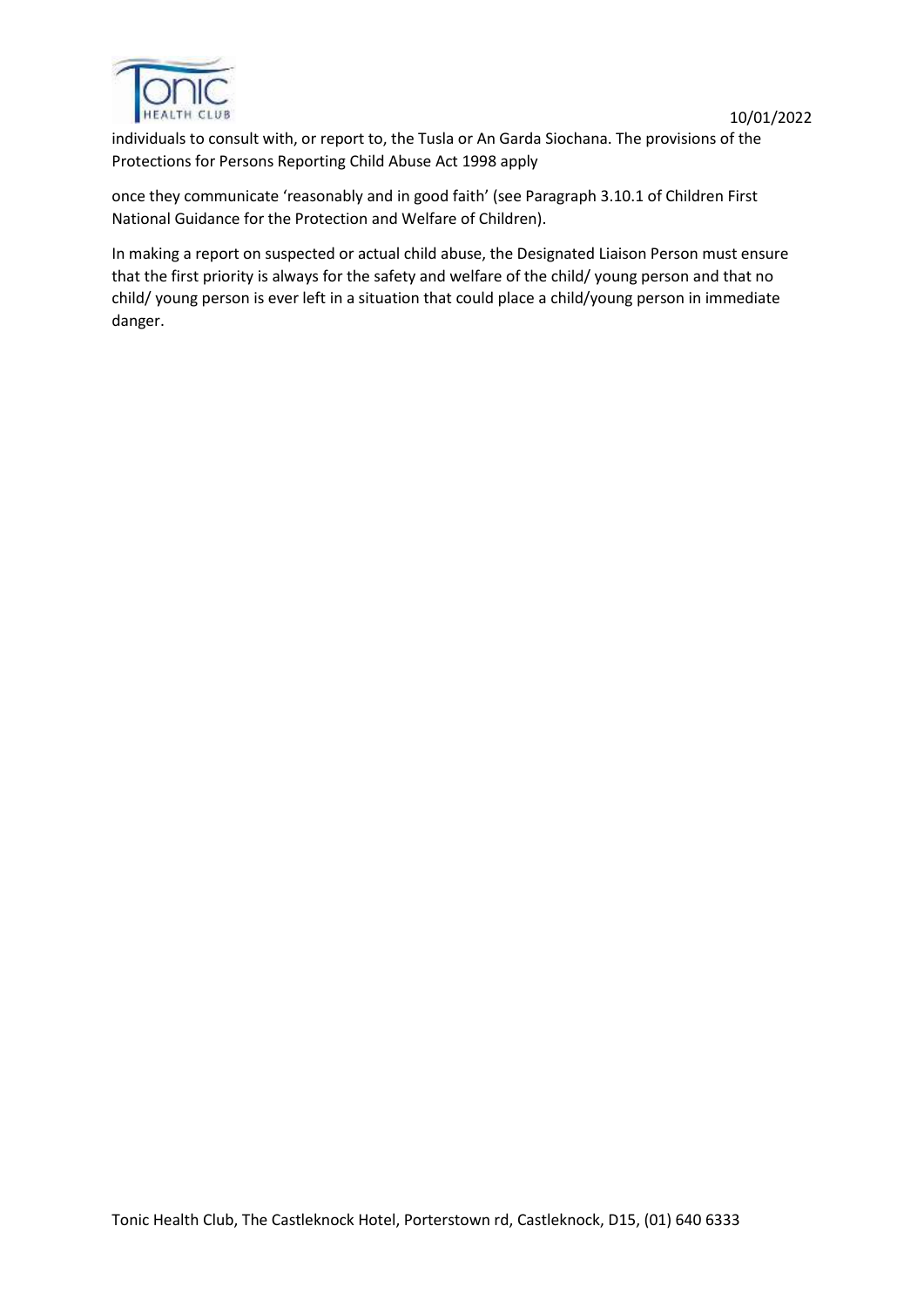

### **How to Make a Report**

If the report is in relation to the safety and welfare of children / young people, the report should be made to the Designated Liaison Person of Tonic Health Club

Guiding principles to reporting child abuse:

• The safety and well-being of the child or young person must take priority.

• Reports should be made without delay to the Child and Family Agency Tusla, Local Health Office area where child resides.

• A suspicion, which is not supported by an objective indication of abuse or neglect, would not constitute a reasonable suspicion or reasonable grounds for concern.

However, these suspicions should be recorded or noted internally by the Designated Liaison Person as future suspicions may lead to the decision to make a report and earlier suspicions may provide important information for the statutory child protection agency or An Garda Siochana.

#### **Reports can be made by:**

- Children / young people;
- Parents / guardians;
- Employees, volunteers of Tonic Health Club
- Other advocates on behalf of children / young people.

#### **How to Handle a Report of Abuse by a Child / Young Person**

In the event of a child / young person disclosing an incident of abuse it is essential that this is dealt with sensitively and professionally by the employee / volunteer involved. In such circumstances, the employee / volunteer should:

- React calmly
- Listen carefully and attentively, take the young person seriously
- Reassure the young person that they have taken the right action in talking to you
- Do NOT promise to keep anything secret

• Ask questions for clarification only. Do not ask leading questions, this is not an interview, but rather receiving a disclosure from a child

- Check back with the child/young person that what you have heard is correct and understood
- Do not express any opinions about the alleged abuser
- Record the conversation as soon as possible, in as much detail as possible. Sign and date the record
- Ensure that the child/young person understands the procedures which will follow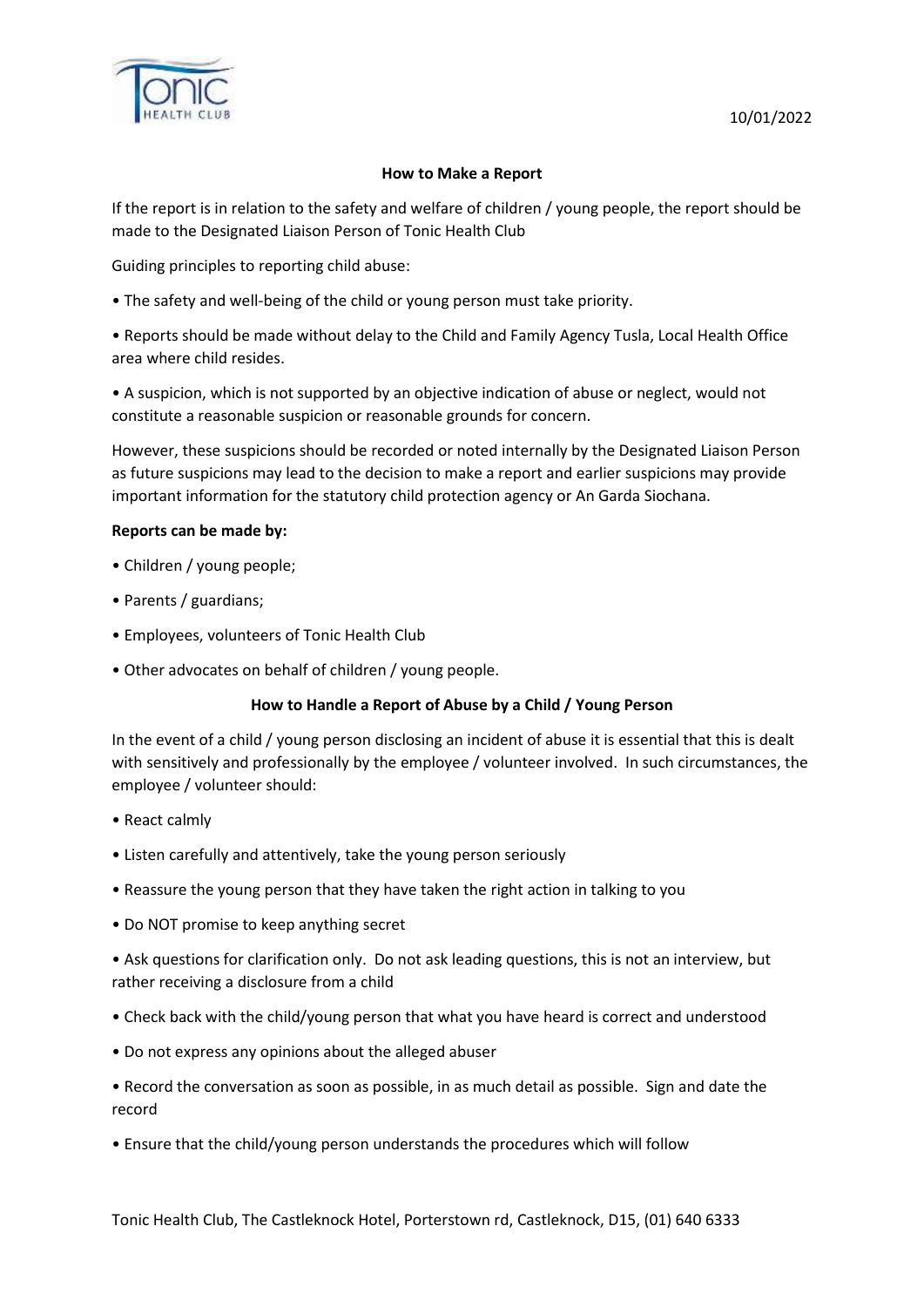

10/01/2022 • Pass the information to the Designated Liaison Person do not attempt to deal with the problem alone

• Treat the information confidentially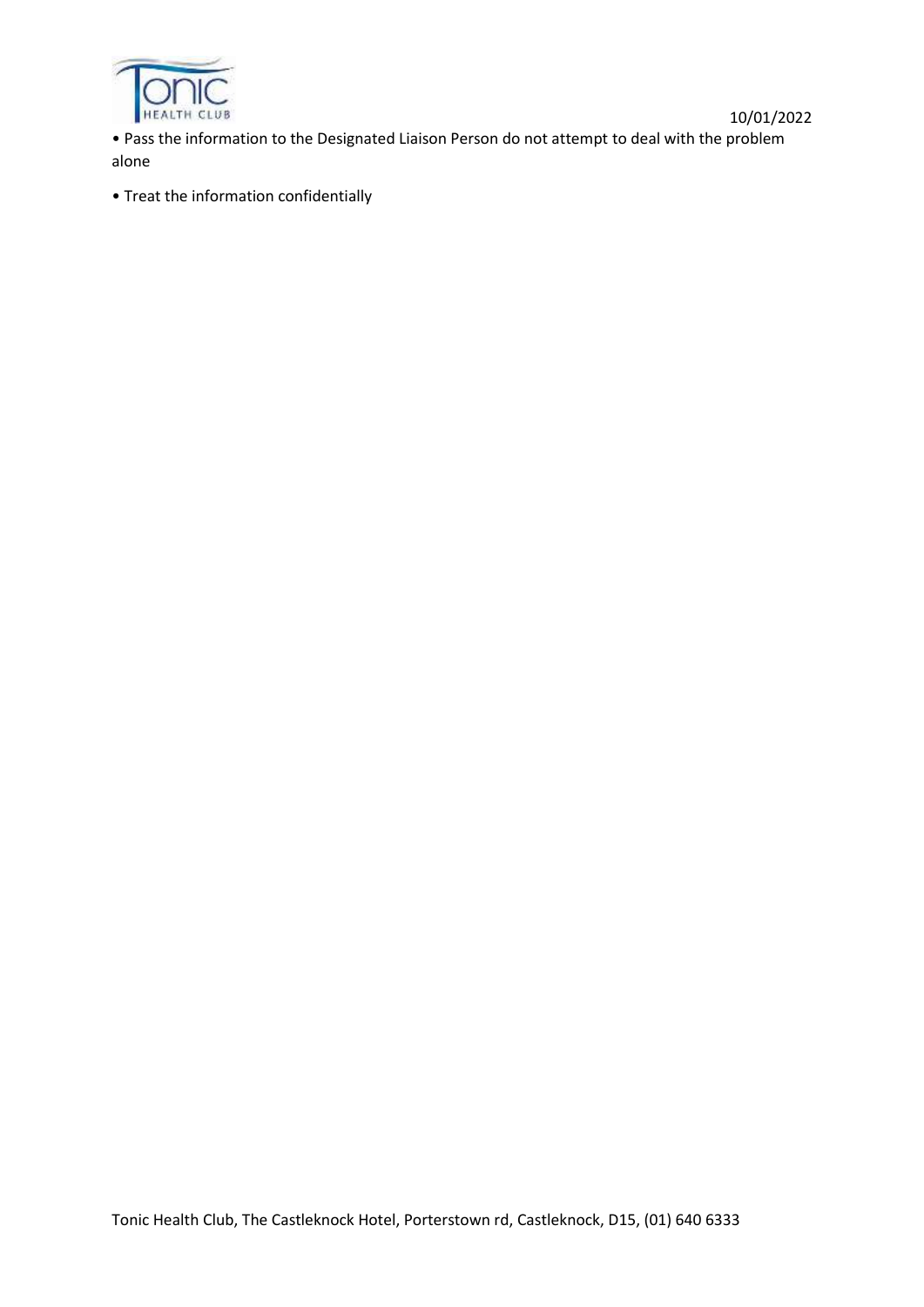

### **Retrospective Disclosures by Adults**

Parents and staff who are working with children and young adults or who attend child protection training may disclose abuse which took place during their childhood. A disclosure of abuse by an adult which took place during their childhood must be noted or recorded.

In these cases it is essential that consideration is given to the current risk to any child who may be in contact. If any risk is deemed to exist to any child who may be in contact with the alleged abuser, a report of the allegation should be made to the Child and Family Agency Tusla without delay. Investigation of disclosures by adult victims of past abuse frequently uncovers current incidents of abuse and is therefore an effective means of stopping the cycle of abuse.

An increasing number of adults are disclosing abuse that took place during their childhoods. Such disclosures often come to light when adults attend counselling. It is essential to establish whether there is any current risk to any child who may be in contact with the alleged abuser revealed is such disclosures.

If any risk is deemed to exist to a child who may be in contact with an alleged abuser, the Designated Liaison Person should report the allegation to the Child and Family Agency Tusla without delay.

The National Counselling Service is in place to listen to, value and understand those who have been abused in childhood. The service is a professional, confidential counselling and psychotherapy service and is available free of charge in all regions of the country (see http://www.hse.ie/eng/services/list/4/Mental\_Health\_Services/National\_Counselling\_Service/). The service can be accessed either through healthcare professionals or by way of self-referral.

Protections for Persons Reporting Child Abuse Act, 1998\*

Tonic Health Club wish to draw the attention of the staff and volunteers to this Act Protection for Persons Reporting Child Abuse Act, 1998 provides immunity from civil liability to persons who report child abuse "reasonably and in good faith" to the HSE or An Garda Síochána. Section 3(1) of the Act states: "A person who, apart from this section, would be so liable shall not be liable in damages in respect of the communication, whether in writing or otherwise, by him or her to an appropriate person of his or her opinion that a child has been or is being assaulted, ill-treated, neglected or sexually abused, or a child's health, development or welfare has been or is being avoidably impaired or neglected, unless it is proved that he or she has not acted reasonably and in good faith in forming that opinion and communicating it to the appropriate person".

This protection applies to childcare services and to individuals.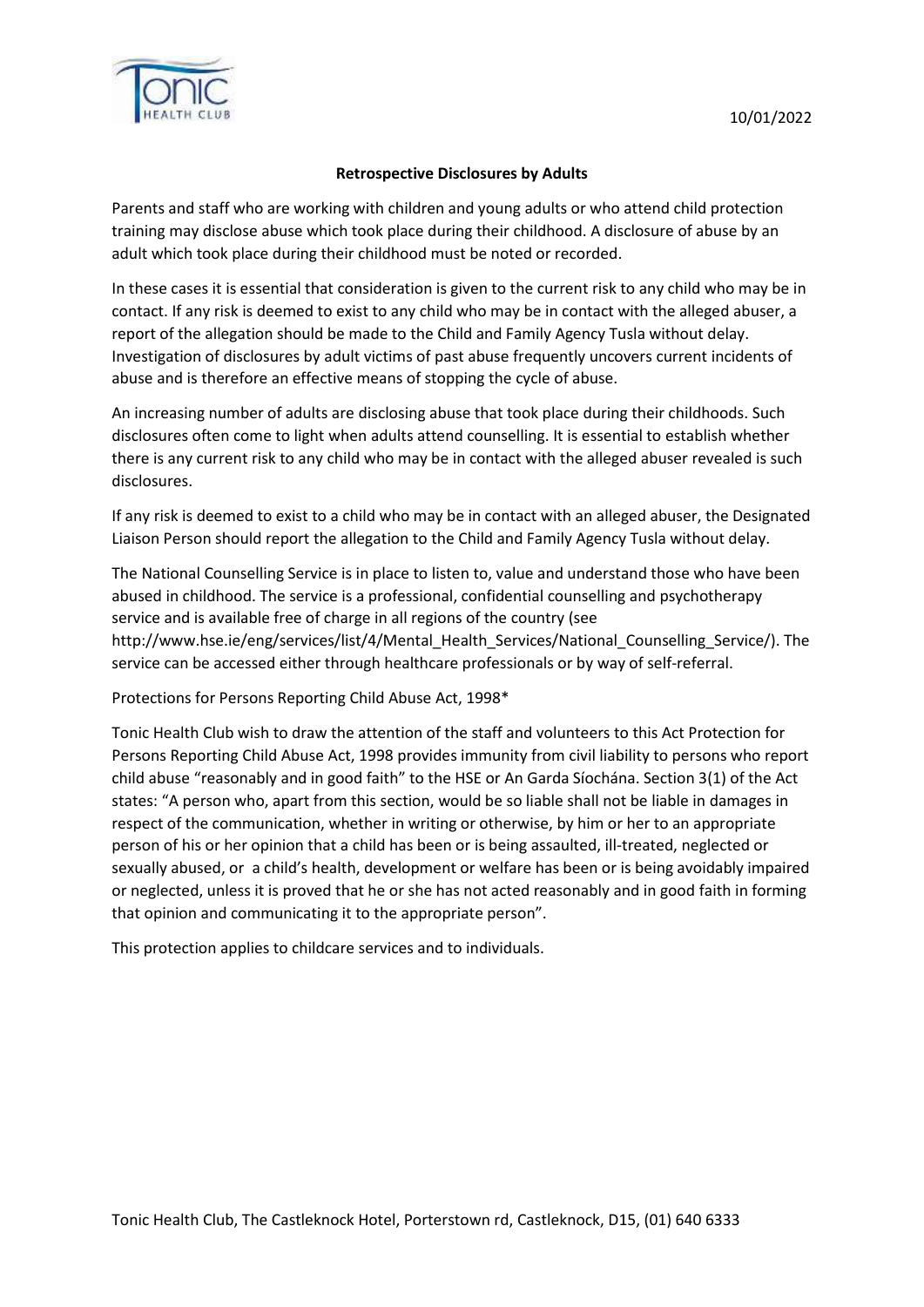

# 10/01/2022

#### **Identity of Designated Liaison Person**

Tonic Health Club's nominated Designated Liaison Person: **Jamie Scanlon**

Tonic Health Club's Deputy Designated Mandated Person: **David Teirnan**

### **Role of the Designated Liaison Person**

The Designated Liaison Person in Tonic Health Club has the ultimate responsibility for ensuring that the child protection and welfare policy is promoted and implemented.

The role of the Designated Liaison Person involves the following duties:

• To be familiar with "Children First", National Guidance for the Protection and Welfare of Children and "Our Duty to Care", the principles of good practice for the protection of children & young people and to have responsibility for the implementation and monitoring of the child protection and welfare policy;

• Tonic Health Club's Designated Liaison Person provides support to staff members who are dealing with/have dealt with a child protection concern or disclosure.

• To receive reports of alleged / suspected or actual child abuse and act on these in accordance with the guidelines;

• To ensure that training is provided for all new and existing staff in Tonic Health Club on the child protection policy;

• To build a working relationship with the Child and family Agency Tusla, An Garda Síochána and other agencies, as appropriate;

• To ensure that supports are put in place for the young person, employees or volunteers in cases of allegations being made;

• To keep up to date and undertake relevant training on child protection policy and practice, in order to ensure the relevance and appropriateness of Tonic Health Clubs policy and procedures in this area;

• To review Tonic Health Club's policy and procedures on child protection on an annual basis and amend as appropriate;

• To ensure that systems are in place for recording and retaining all relevant documentation in relation to child protection issues.

In matters of child abuse, an employee / volunteer should never promise to keep secret any information which is divulged. It should be explained to the child/young person that this information cannot be kept secret but only those who need to know in order to safeguard the child, will be told.

It is essential in reporting any case of alleged / suspected abuse that the principle of confidentiality applies. The information should only be shared on a 'need to know' basis which means sharing information with persons who have a need to know in order to safeguard a child/young person and is not a breach of confidentiality and the number of people that need to be informed should be kept to a minimum.

Tonic Health Club, The Castleknock Hotel, Porterstown rd, Castleknock, D15, (01) 640 6333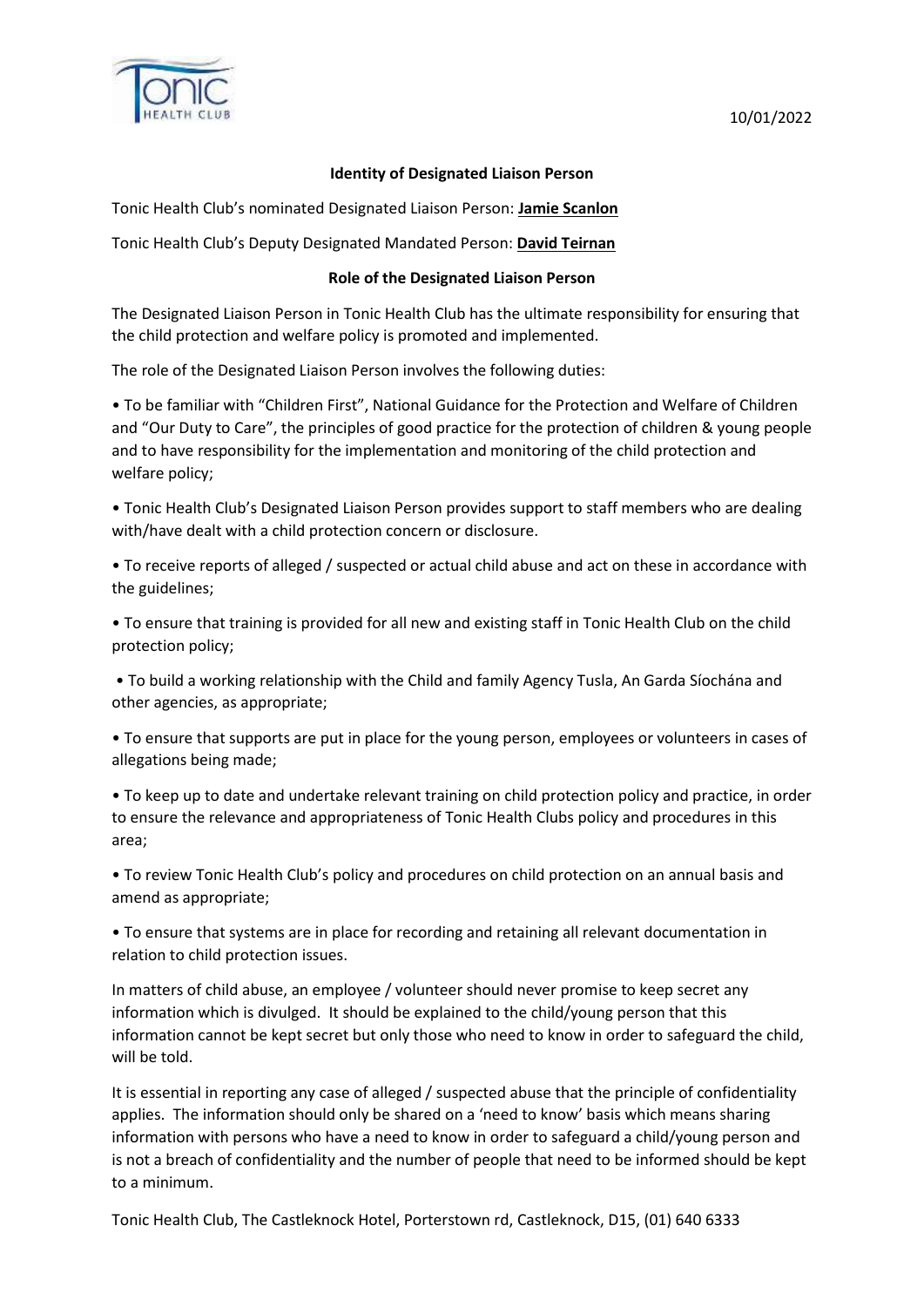

If an employee has any doubt as to whether a report should be made, he / she should consult with the Tonic Health Club's Designated Liaison Person.

Under the Data Protection Act every person has a right to establish the existence of personal data, to have access to any such data relating to him and to have inaccurate data rectified or erased. Tonic Health Club Data Controller will ensure that data that is collected fairly, is accurate and upto-date, is kept for lawful purposes and is not used or disclosed in any manner incompatible with those purposes. All data in relation to child protection records collected must be stored in a safe and confidential manner in a secure locked cabinet.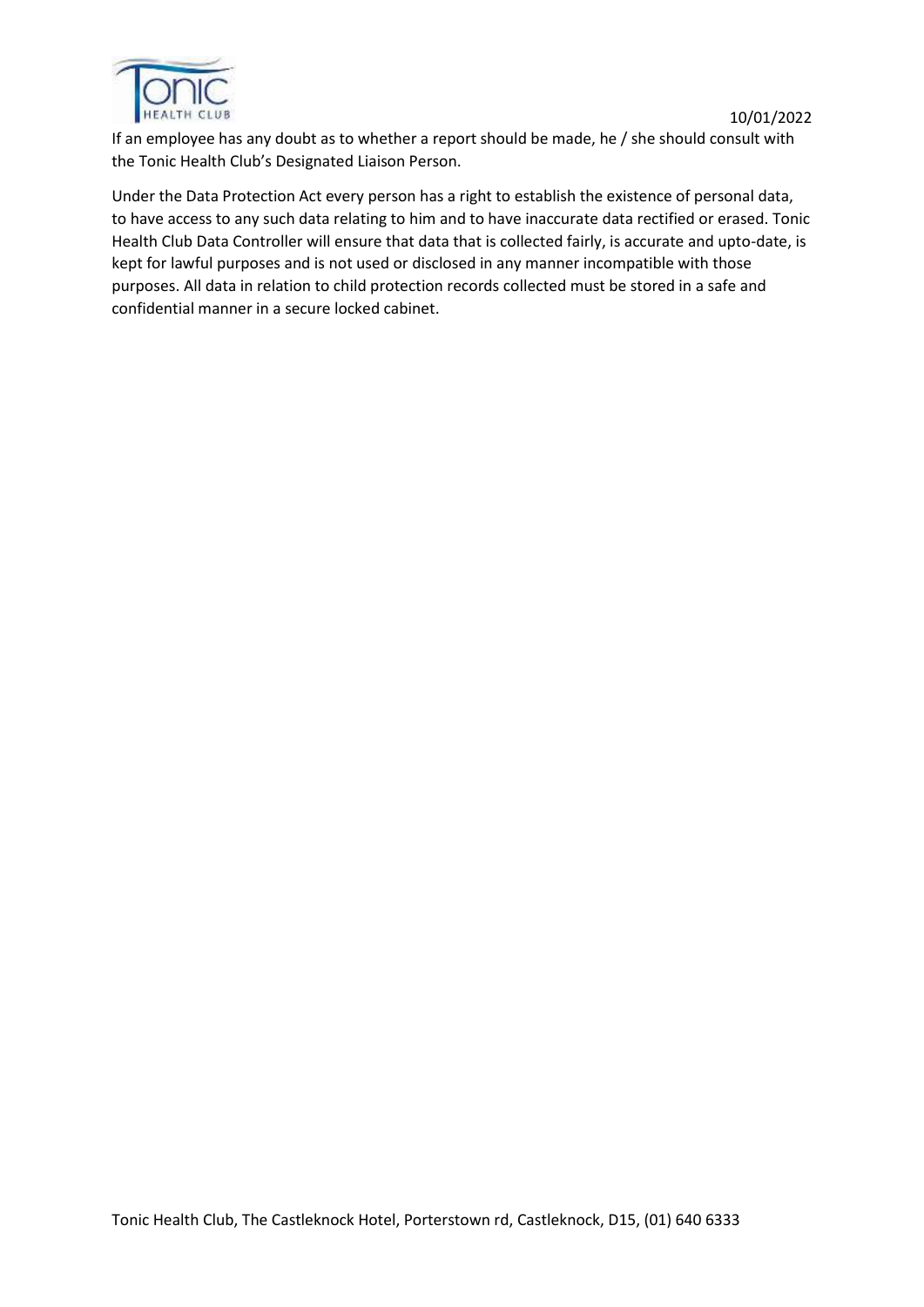

# **Record Keeping**

This will be kept in the office of the Designated Liaison Person. Only the Designated Liaison Person and the Deputy Designated Liaison Person will have access to this information.

All advertisements, screening and recruitment for vacant posts within Tonic Health Club will reflect the Health club's commitment to equality. We will ensure that interviewers conduct interviews in a non-discriminatory way. Interviews will be undertaken by a minimum of two representatives of the Hotel and Health Club using an agreed set of questions. All assessments and workplace tests, including psychometric testing for job applicants and performance assessments for employees, will be conducted in a fair and non-discriminatory way, bearing in mind the principles of equality of opportunity. Advertisements will be posted on the Castleknock Hotel website, recruitment websites and newspapers where applicable (national or local). All applicants will be provided with:

Details of Tonic Health Club, a job Description, person specification and an application Form.

A minimum of two references (one from the most recent employer) are required upon application. Successful candidates will be offered a Contract of Employment in accordance with Employment legislation requirements and each contract will include a probationary period. All employees' contracts will include signing up to Tonic health Club's Child Protection Policy.

These guidelines will apply both to the recruitment of new employees and to the selection of internal candidates for promotion or job change.

Tonic Health Club will not employ, contract or involve as a volunteer, any person to work with children or young adults who has a criminal conviction for violent crime, sexual crime, drugs related offences, or any other offences deemed inappropriate in relation to work with children.

All workers employed, contracted to work, or volunteering to work with children through Tonic Health Club will be required to sign a declaration form outlining any previous criminal convictions and granting permission for vetting from An Garda Síochána to be sought. Garda Vetting will be undertaken for all Named Service Board and staff.

Tonic Health Club staff provides monthly work reports to Line Managers. Formal Support & Supervision meetings take place monthly or more frequently if the workload requires it. Informal Support & supervision is available to staff members as requested or as required. Full Team Meetings take place a minimum of twice per year. Individual teams meet fortnightly as work demands require.

In accordance with the Staff handbook, all staff must undergo an induction process including the Child Protection Policy and will confirm in writing that the induction process has taken place.

Tonic Health Club's Child Protection Policy will be rolled out to existing staff through an in-house training programme. On-going training will be provided following annual review or statutory/ guideline changes.

Upon receipt of an allegation, the Designated Liaison Person will notify the Health Club Manager. If the allegation relates to the manager, the Designated Liaison Person will notify the General Manager of the allegation. If the allegation relates to the Designated Liaison Person then the Deputy Designated Liaison Person will notify the General Manager.

Tonic Health Club, The Castleknock Hotel, Porterstown rd, Castleknock, D15, (01) 640 6333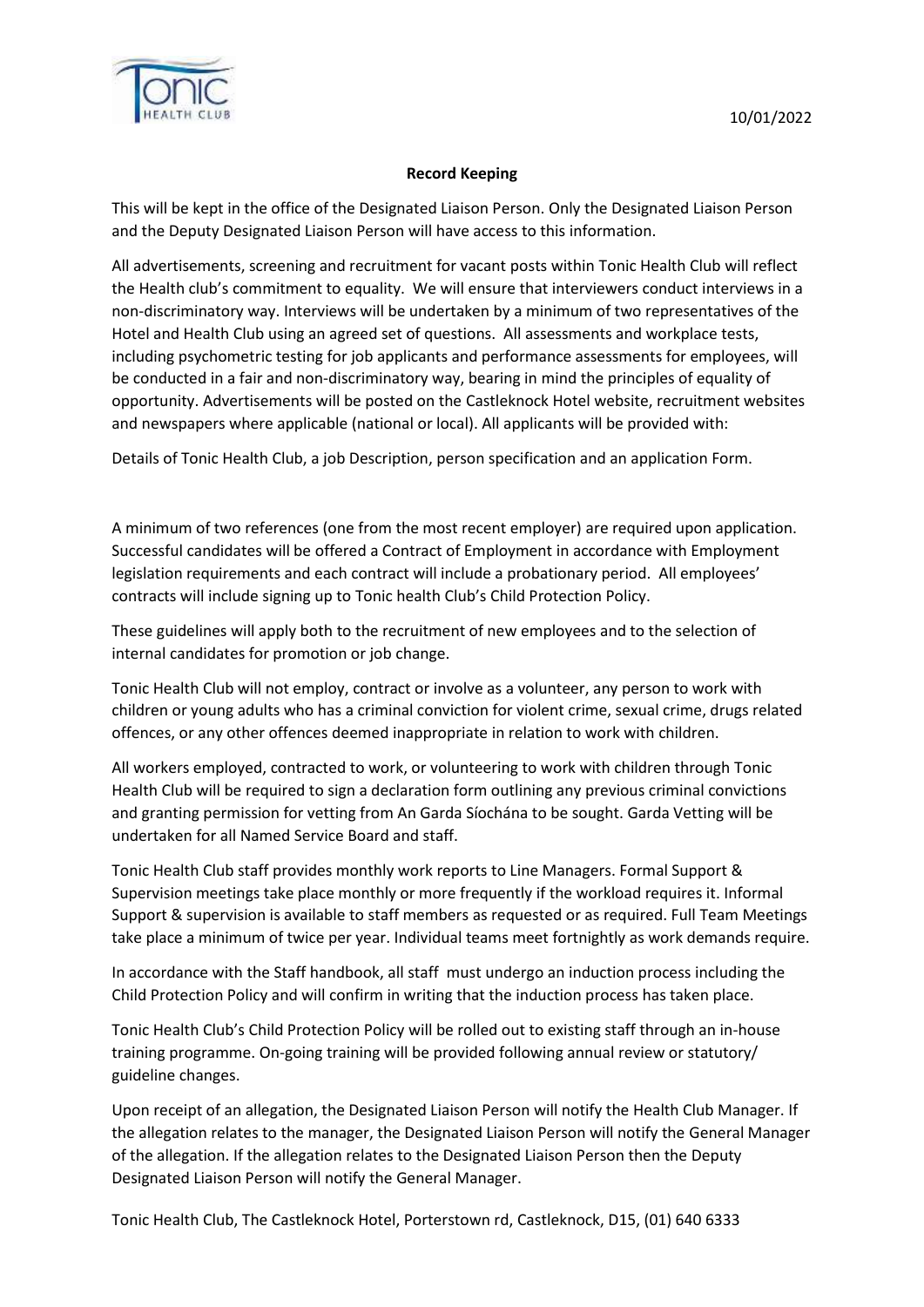

If an allegation is made against an employee, the Designated Liaison Person or the Deputy Designated Liaison Person in these situations there are two parts to the process, i.e. dealing with the allegation of abuse and dealing with the employee/volunteer. Where possible these two pieces should be dealt with by two different people.

There are two different procedures that are followed:

1 The reporting procedure in respect of the child a) The safety of the child is the first priority of Tonic Health Club and all necessary measures will be taken to ensure that the child and other children/young people are safe. b) The Designated Liaison Person will deal with the procedure involving the child/young person and the reporting to the Child and Family, Tusla.

2 The procedure for dealing with the worker

a) The Designated Liaison Person and the Manager will work in close co-operation with each other and with the HSE and An Garda Siochana.

b) If a formal report is being made, the Manager will notify the employee that an allegation has been made and what the nature of the allegation is. The employee has a right to respond to this and this response should be documented and retained. Furthermore, Tonic Health Club will ensure that the principle of 'natural justice' will apply whereby a person is considered innocent until proven otherwise.

c) The Manager will suspend the employee / volunteer with pay (where appropriate). In the case where the worker is not suspended the level of supervision of the worker will be increased.

d) The Manager, will liaise closely with the HSE Children and Family Services/An Garda Siochana to ensure that the actions taken by the childcare service will not undermine or frustrate any investigations.

e) The protective measures which can be taken to ensure the safety of children and young people can include the following: suspension of duties of the person accused, re-assignment of duties where the accused will not have contact with children / young people, working under increased supervision during the period of the investigation or other measures as deemed appropriate.

# **Allegations Against an Employee/Volunteer**

• All employees and volunteers of Tonic Health Club must make themselves aware of the childcare service's good practice guidelines and must be familiar with the overall child protection policy of the childcare service and sign up to it;

• Parents of children involved with our work must be informed of our policy and procedures;

• Tonic Health Club has appointed a Designated Liaison Person to deal with any complaints or issues arising which concern the safety or welfare of any child / young person (see above for identity of the Designated Liaison Person of the childcare service). This person is appropriately trained and familiar with the procedures to be followed in the event of an allegation, concern or disclosure of child abuse;

• Tonic Health Club has put in place an anti-bullying policy. Tonic Health Club will not tolerate any bullying behaviour by children/young people or adults and will deal with any incidents immediately in accordance with the DCYA anti-bullying policy when working with children and young people.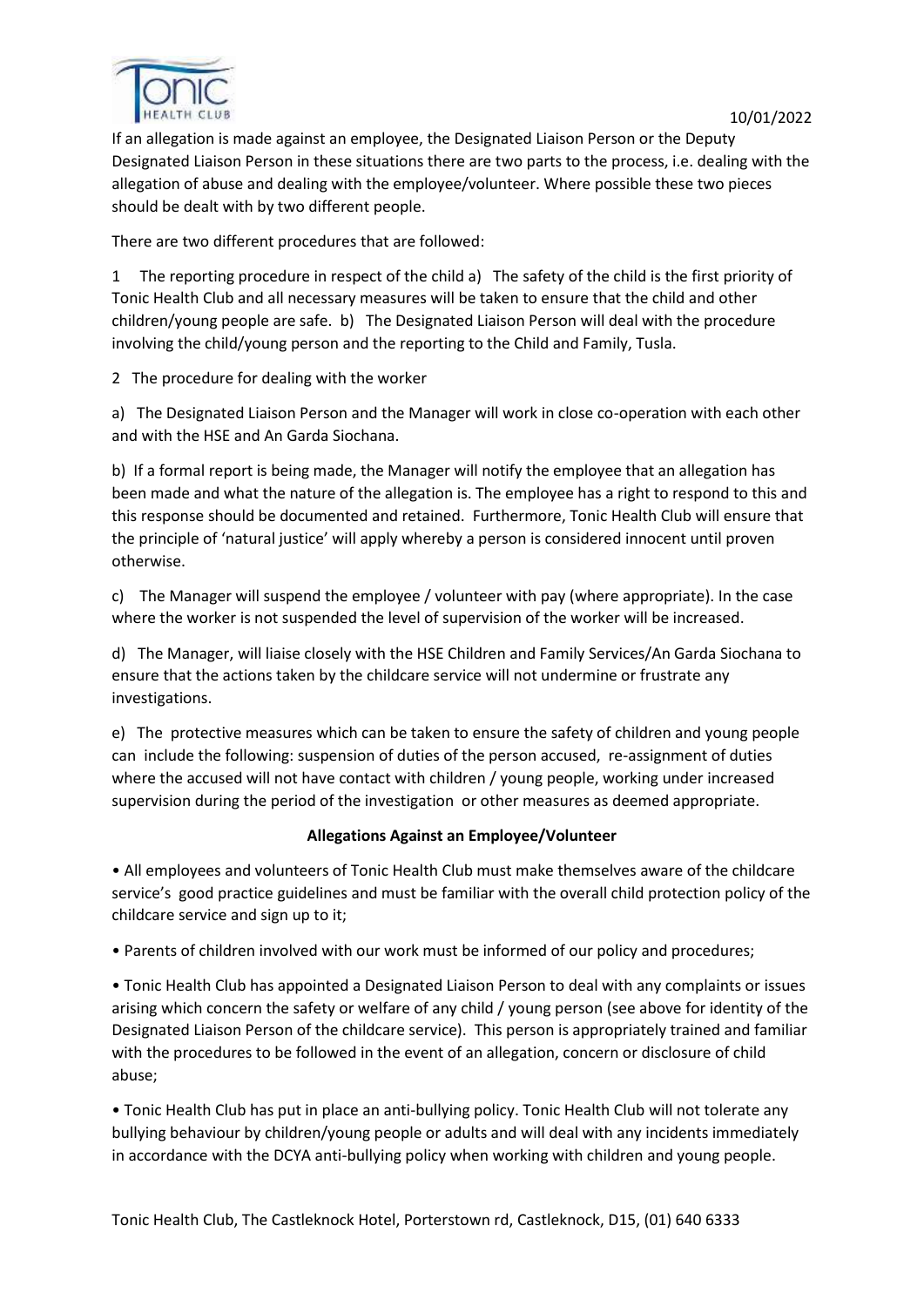

Where bullying amounts to any form of abuse it will be treated as such and be recorded and reported as appropriate.

• Tonic Health Club Staff show respect and understanding for the rights, safety and welfare of the children and young people;

- Tonic Health Club has put in place a complaints procedure
- Employees and volunteers should avoid working in isolation with children and favouritism.

• Tonic Health Club respects and promotes the principles of equality and diversity and works with all children in a culturally sensitive way within the context of the Irish Constitution and law and the UN Convention on the Rights of the Child i.e. staff should never physically punish or be in anyway verbally abusive to a child, nor should they ever tell jokes of a sexual nature in the presence of children.

Tonic Health Club will review their Child Protection Policy on an annual basis. The next review will take place on July 19<sup>th</sup> 2020, Notification of our policy and any changes devised will be displayed within the Health Club and on the Staff and Parents Noticeboard/ website.

Date: \_\_\_\_\_\_\_\_\_\_\_\_\_\_\_\_\_\_\_\_\_\_\_\_\_\_\_\_\_\_\_\_\_\_\_\_\_

Signed by: \_\_\_\_\_\_\_\_\_\_\_\_\_\_\_\_\_\_\_\_\_\_\_\_\_\_\_\_\_\_\_\_\_ on behalf of Management

*This Policy will be reviewed on (19/07/2021) in collaboration with staff*

Local Child and Family Agency: 01 870 8000

Garda Station contact details: 01 666 [7000](tel:+35316667000)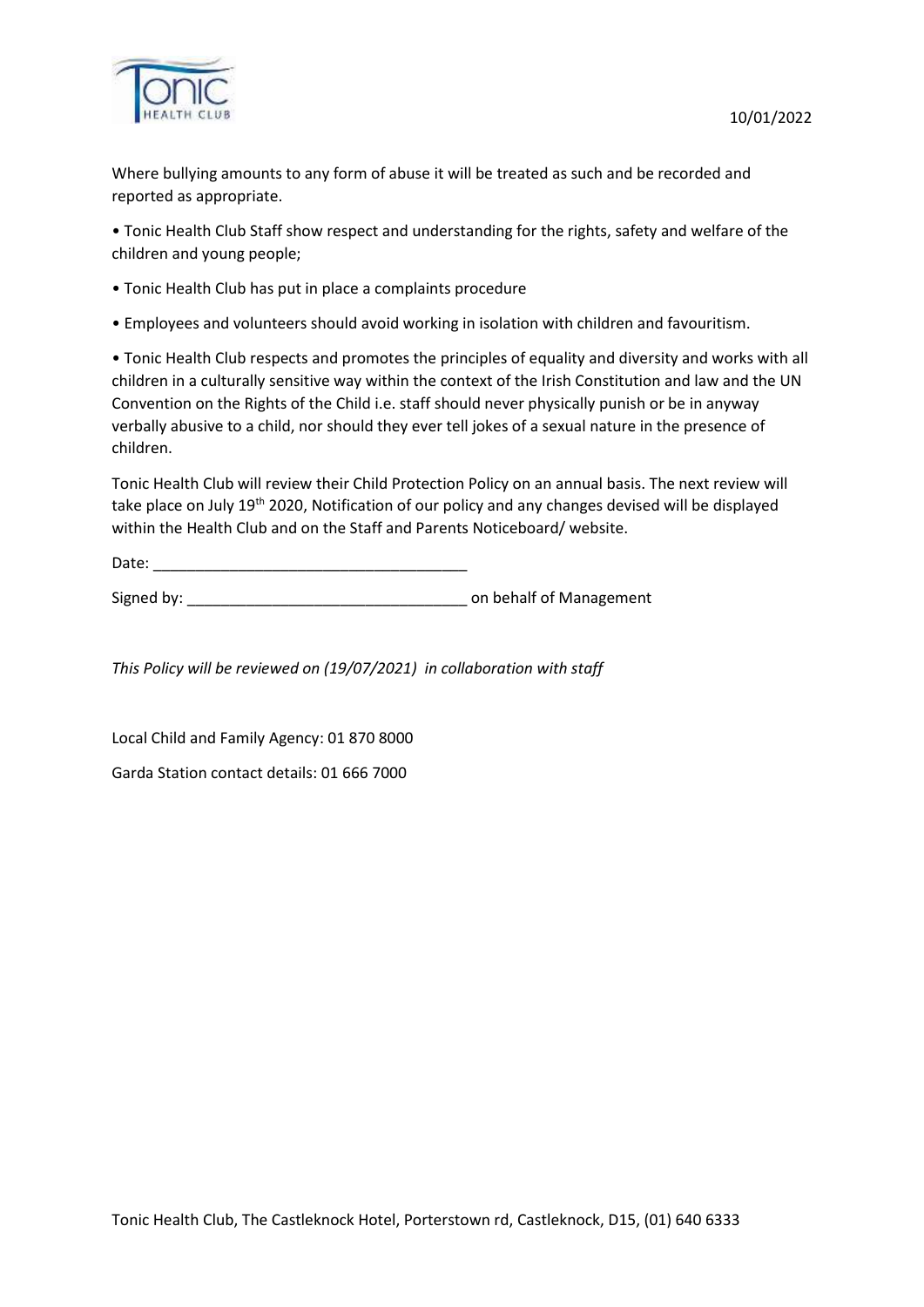

# **Appendices:**

Child abuse is complicated and can take different forms, but usually consists of one or more of the following signs and symptoms:

Neglect can be defined in terms of an omission where the child suffers significant harm or impairment of development by being deprived of food, clothing, warmth, hygiene, intellectual stimulation, supervision and safety, attachment to and affection from adults, and or medical care.

### **Definition of Child Abuse**

"The threshold of significant harm is reached when the child's needs are neglected to the extent that his or her well-being and/or development are severely affected". "Neglect generally becomes apparent in different ways over a period of time rather than at one specific point. For example, a child who suffers a series of minor injuries may not be having his or her needs met in terms of necessary supervision and safety. A child whose height or weight is significantly below average may be being deprived of adequate nutrition. A child who consistently misses school may be being deprived of intellectual stimulation".

Emotional abuse is normally to be found in the relationship between a care-giver and a child rather than in a specific event or pattern of events. It occurs when a child's need for affection, approval, consistency and security are not met. Emotional abuse can be manifested in terms of the child's behavioural, cognitive, affective or physical functioning e.g. 'anxious' attachment, non-organic failure to thrive, unhappiness, low self-esteem, educational and developmental underachievement, and oppositional behaviour.

Examples may include:

• the imposition of negative attributes on a child, expressed by persistent criticism , sarcasm, hostility or blaming;

• conditional parenting in which the level of care shown to a child is made contingent on his or her behaviours or actions;

- emotional unavailability of the Childs parent/carer;
- unresponsiveness of the parent/carer and/or inconsistent or inappropriate expectations of the child;
- unrealistic or inappropriate expectations of the child's capacity to understand something or to behave and control himself or herself in a certain way;
- under- or over-protection of the child;

• failure to show interest in, or provide age-appropriate opportunities for, the child's cognitive and emotional development;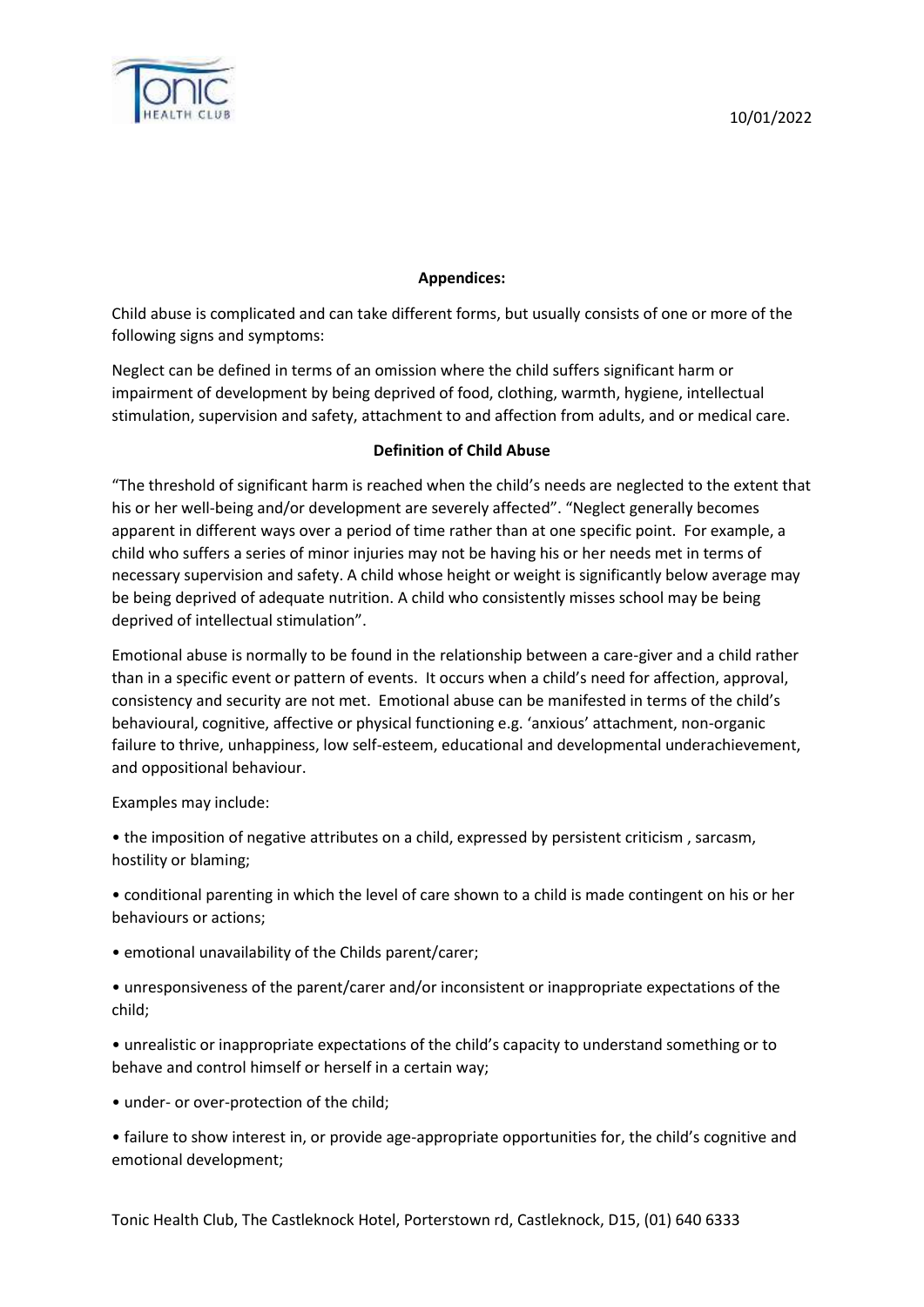

- use of unreasonable or over-harsh disciplinary measures;
- exposure to domestic violence;
- exposure to inappropriate or abusive material through new technology.

Physical abuse of a child is that which results in actual or potential physical harm from an interaction, or lack of interaction, which is reasonably within the control of the parent or person in a position of responsibility, power or trust. There may be single or repeated incidents.

Physical abuse can involve:

- severe physical punishment;
- beating, slapping, hitting or kicking;
- pushing, shaking or throwing;
- pinching, biting, choking or hair pulling
- terrorising with threats;
- observing violence;
- use of excessive force in handling;
- deliberate poisoning;
- suffocation;
- fabricated/induced illness;
- allowing or creating a substantial risk of significant harm to a child.

Sexual abuse occurs when "a child is used by another person for his or her gratification or sexual arousal or for that of others".

Examples of child sexual abuse include:

• exposure of the sexual organs or any sexual act intentionally performed in the presence of the child;

• intentional touching or molesting of the body of a child whether by a person or object for the purpose of the sexual arousal or gratification;

- masturbation in the presence of the child in an act of masturbation;
- sexual intercourse with the child, whether oral, vaginal or anal,

• sexual exploitation of a child, which includes inciting, encouraging, propositioning, requiring or permitting a child to solicit for, or to engage in, prostitution or other sexual acts. Sexual exploitation also occurs when a child is involved in the exhibition, modelling or posing for the purpose of sexual arousal, gratification or sexual act, including its recording (on film, video tape or other media) or the manipulation, for those purposes, of the image by computer or other means. It may also include